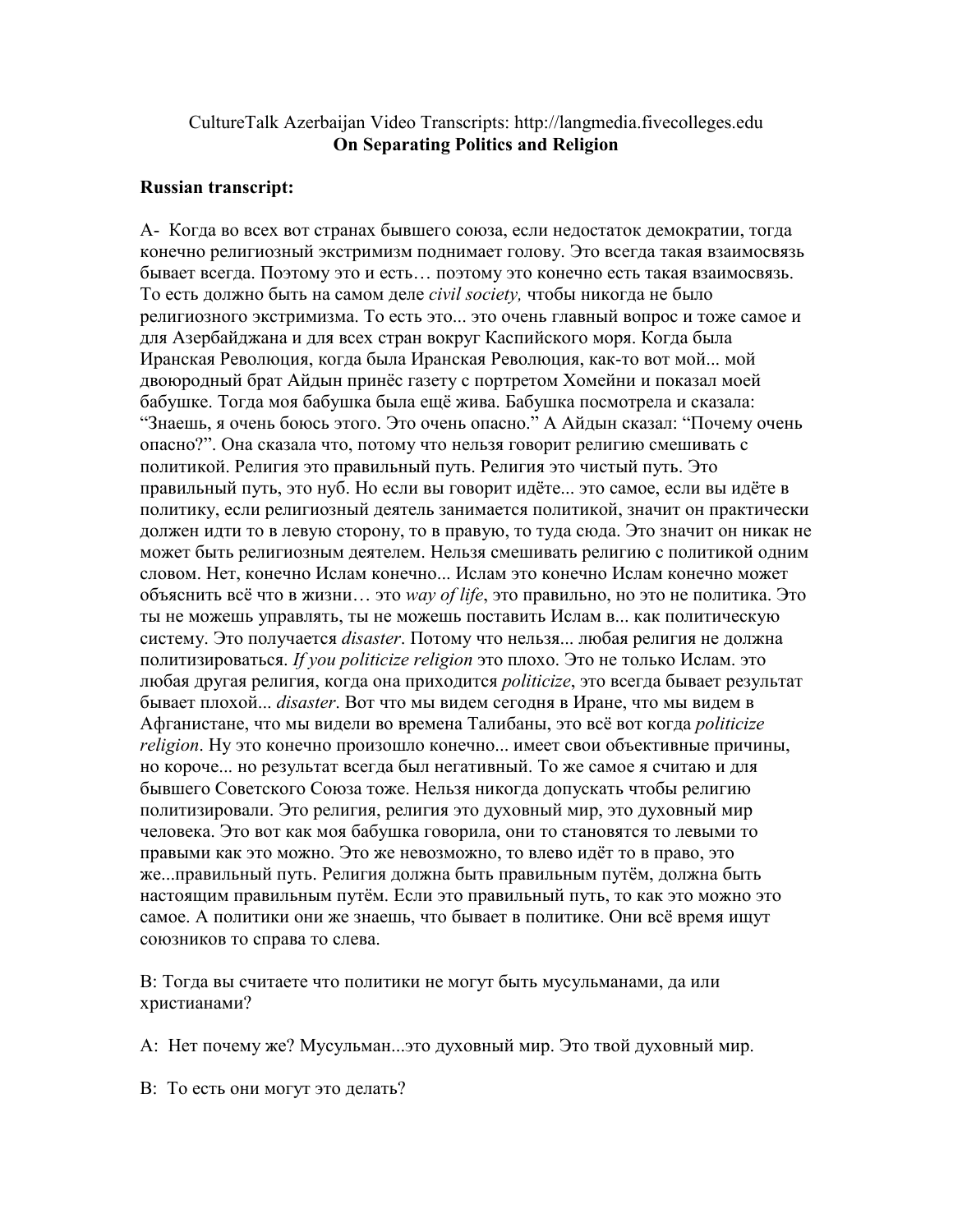А: Могут быть, но просто если ты politicize religion, если бы ты приведёшь допустим, это будет любая религия только к *disaster-*у. Не имеет значения, пусть это будет мусульманство, христианство, буддизм любая религия, если она будет политизироваться это всё... результат будет негативным.

## English translation:

A: When in the countries of former Union, if there is a lack of democracy, then of course religious extremism lifts up its head. There is always this kind of interrelation between them, always. That's why here… that's why of course there is this kind of interrelation. Meaning, there really has to be a civil society, so that there would never be any religious extremism. So, this is… this is the main issue and the same goes for Azerbaijan and for all the countries around the Caspian Sea.

When there was an Iranian Revolution, when there was an Iranian Revolution, once my… my cousin Aydin brought a newspaper with the portrait of Khomeini and showed it to my grandmother. At that time my grandmother was still alive. She looked and said, "You know I am very afraid of that. It's very dangerous". And Aydin asked, "Why very dangerous?" She said that, because you can't mix religion with politics. Religion is a right way. Religion is pure way. It is a right way. But if you go… if you go into politics, if a religious figure goes into politics that means practically he has to go to the left side, sometimes to the right, here there. This means that he can't be a religious figure. To make it short, you can't mix religion with politics. No, of course Islam of course… Islam of course, Islam of course it can explain everything in life… it's a way of life, that's right, but it is not politics. You can't rule, you can't put Islam in… as a political system. It comes to a disaster. Because you can't… any religion must not be politicized. If you politicize religion, it is bad. It is not only Islam, it is all other religions. When they politicize, the result is always bad… disaster. That's what we see today in Iran, what we see in Afghanistan, what we saw at the time of the Taliban. All this happens when you politicize religion. Well, of course it happened of course… it has its own objective reasons, but to make it short… but the result is always negative. I consider it to be the same thing for the former Soviet Union as well. You must never let the religion to be politicized. This religion, religion is a spiritual world of a person. It's as my grandmother said, they are either becoming left, either right. How can this happen? This is impossible…goes to the left, to the right… right way. Religion must always be the right way, must be the real right way. If it is the right way, then how can this...And politicians, you know what happens in politics. They are always looking for allies, either from the right or from the left.

B: Then you believe that politicians cannot be Muslims, right or Christians?

A: No, why? It's a spiritual world. It is your spiritual world.

B: So, they can do that?